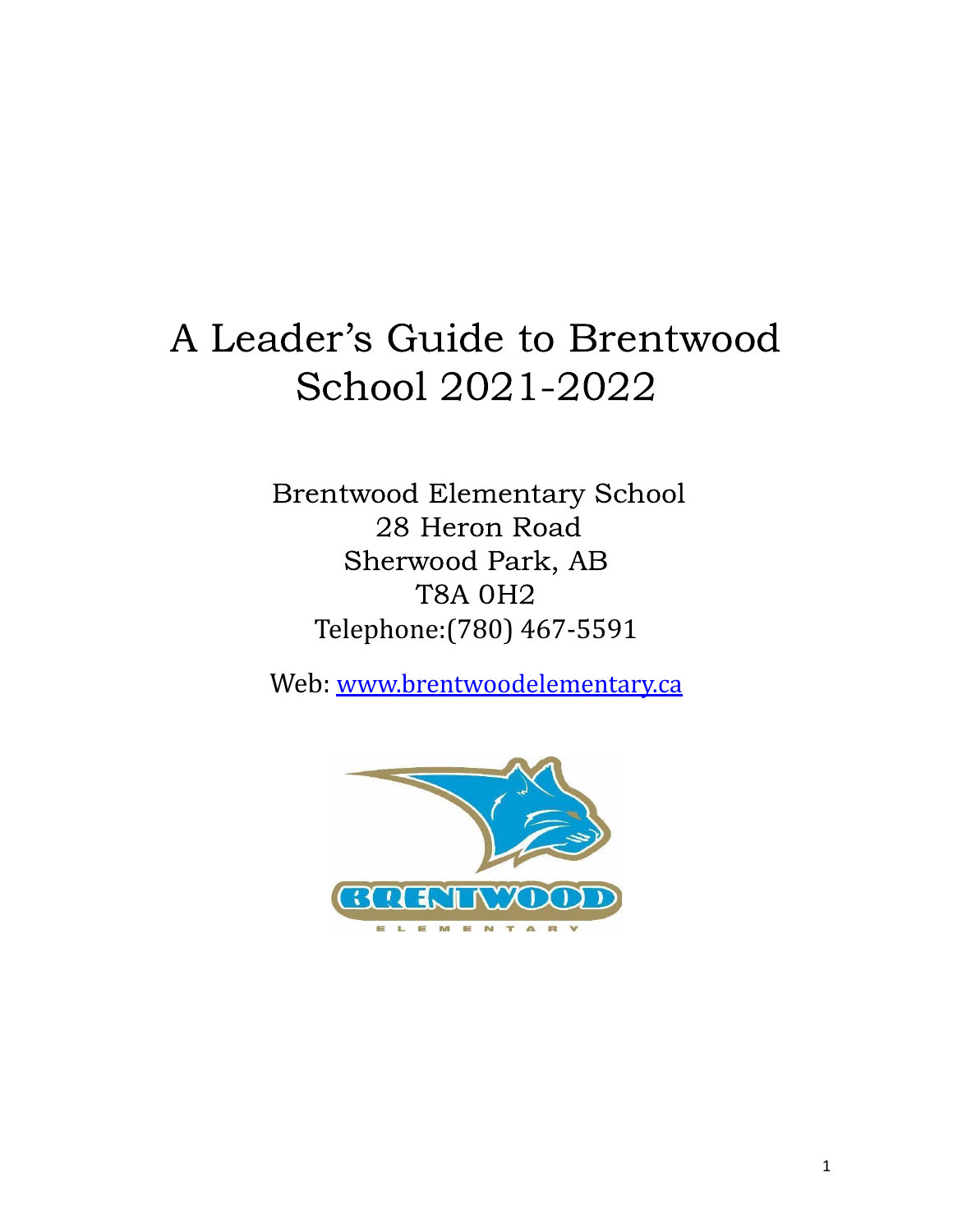#### *Great Happens Here!*

Welcome to Brentwood School home of the Bobcats. Brentwood began growing leaders in September of 1965. Brentwood School was honored in 1965 with a metal sculpture called "The Scholar" which still stands at our entrance today.

This year we will be a strong clowder of bobcats. Our school will be made up of approximately 432 students and 34 staff members. We are able to offer classes from Kindergarten to Grade 6 alongside a LOGOS Christian Education Program. Brentwood is also a lead site for many specialized school programs. We offer a GOALS class for grades 1-6 students.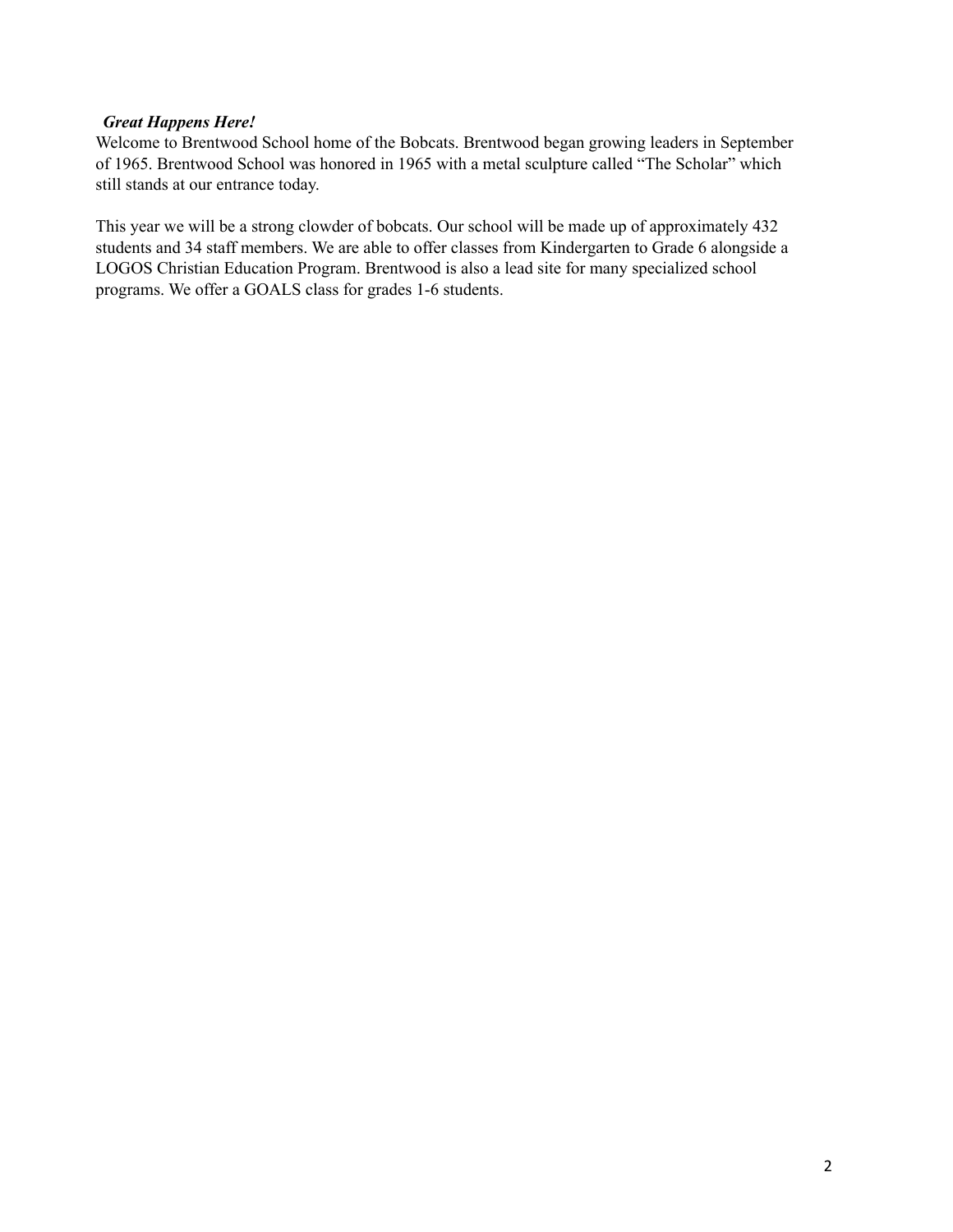#### *Special Programs at Brentwood Elementary LOGOS PROGRAM*

In addition to the regular elementary program, students may be enrolled in the Logos Christian Program (K-Grade 6). This program teaches the Alberta curriculum, however, instruction is delivered with a Christian perspective.

A good description of this program is included in the mission statement:

Students are taught in a spiritually nurturing, intellectually challenging and disciplined environment and acquire the knowledge, attitudes, skills and training necessary to seek after "whatsoever things are true". That, sustained by Christ's teachings and God's love, students may develop binding commitments to their families, neighbors, country and the global community while leading moral, healthy and productive lives. Logos students may access all services available to all students.

Staff and students in Logos show respect towards peoples of other religious faiths.

This non-denominational Christian program is based on traditional Christian principles as set out in the Bible and the Apostles' Creed.

Classes may include: daily devotions/prayer and scripture memorization.

Traditional holidays are celebrated in the Logos Program with an emphasis on the religious rather than the secular significance.

The only holiday Logos students do not celebrate is Halloween. On October 31, students do not dress in costume or attend classroom parties. Instead, an alternate field trip activity is planned. This may be a trip to a swimming pool or to an indoor playground.

Each month there is a Worship Celebration for all Logos students. Parents and family members are invited to attend. Different classes take ownership for planning and presenting these special events.

# **GOALS PROGRAM**

The GOALS (Generating Occupational, Academic and Life Skills) Program offers smaller classes for more targeted instruction and is designed to meet the needs of students identified with mild cognitive (intellectual) disabilities. The focus of this program is to improve academic and independent living skills within a positive and supportive learning environment. Flexible and responsive instruction is guided by an Instructional Support Plan (ISP), builds on individual strengths and needs and follows the Alberta Education Programs of Study, with adaptations or modifications as necessary. The GOALS program continues all the way through to High School, where students work towards a High School Certificate of Completion or a Certificate of High School Achievement (Knowledge and Employability) rather than a High School Diploma. All special education students have an Instructional Support Plan or ISP to guide their academic programming. The ISP is developed in partnership with all educational stakeholders. This team includes: parents, teachers, and may also involve the principal, the school counselor, Supports For Students Consultants, Occupational Therapists and Speech Language Pathologists.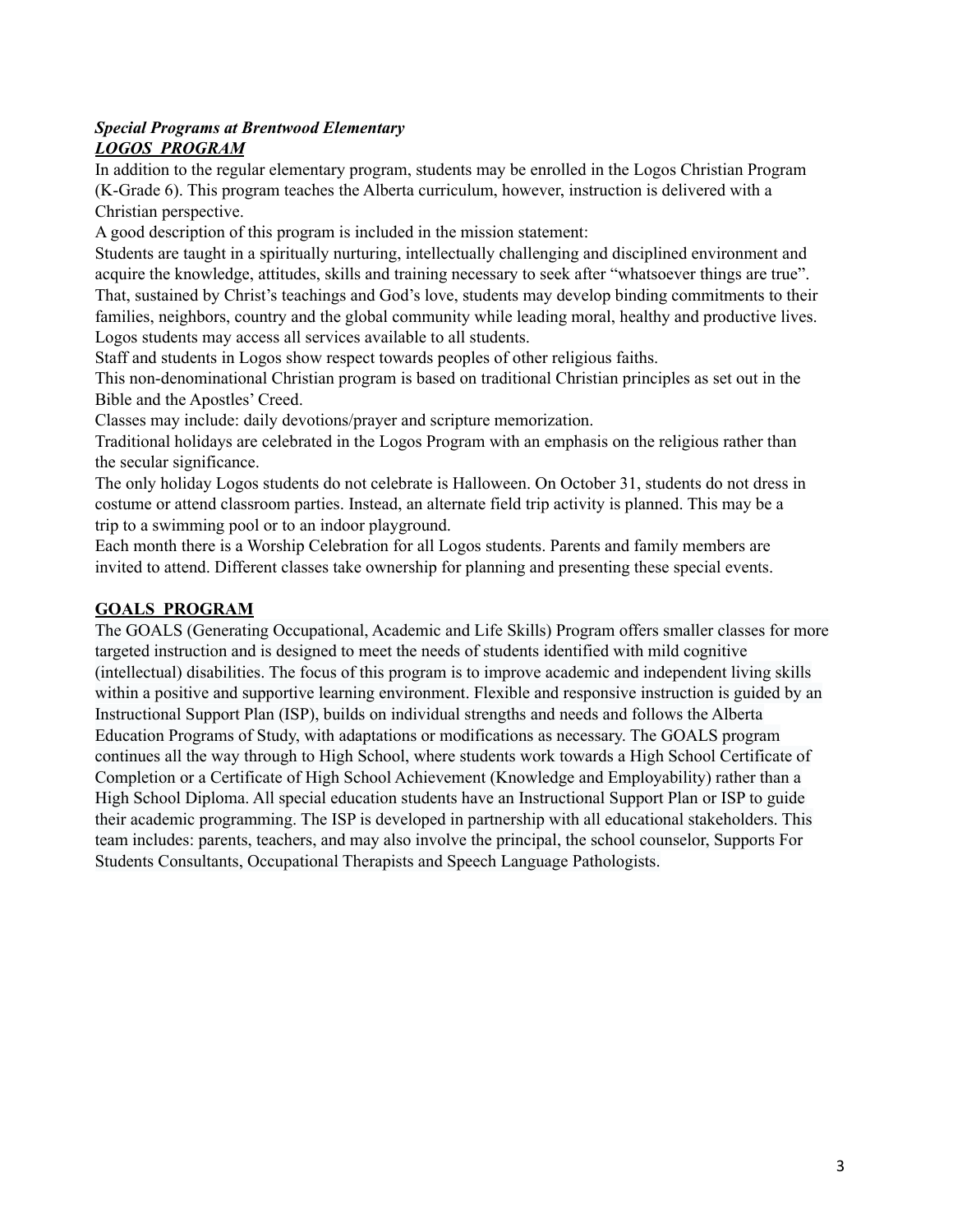#### *Bell Schedule:*

| <b>Warning Bell</b>                                                | 8:30            |    |
|--------------------------------------------------------------------|-----------------|----|
| Period 1                                                           | $8:35 - 9:08$   |    |
| Period 2                                                           | $9:08 - 9:41$   | IO |
| Period 3                                                           | $9:41 - 10:14$  |    |
| Period 4                                                           | $10:14 - 10:47$ |    |
| Period 5                                                           | $10:47 - 11:20$ |    |
| Period 6                                                           | $11:20 - 11:53$ |    |
| <b>Lunch Part 1</b>                                                | $11:53 - 12:23$ |    |
| <b>Lunch Part 2</b>                                                | $12:23 - 12:53$ |    |
| Period 7                                                           | $12:53 - 1:26$  |    |
| Period 8                                                           | $1:26-1:59$     |    |
| Period 9                                                           | $2:00 - 2:32$   |    |
| Period 10                                                          | $2:32 - 3:05$   |    |
| <b>Early Dismissal</b> (1st Wednesday of each month) 2:05 pm       |                 |    |
| Bus Departs 3:11pm                                                 |                 |    |
| *Recess times are staggered, please confirm with teacher via email |                 |    |

#### *KINDERGARTEN SCHEDULE*

Kindergarten operates Monday to Friday, running on the same bell schedule as the rest of the school. Note: **SCHEDULE A**: Mondays, Wednesdays and select Fridays **SCHEDULE B**: Tuesdays, Thursdays and select Fridays

## *DISTRICT CALENDAR*

**Aug 31 Operational PD Day**

**Sept 1 Classes Begin**

**Sept 6 Labour Day – Stat.**

**Sept 30 National Day for Truth and Reconciliation**

**Oct 11 Thanksgiving Day – Stat.**

**Oct 18 Professional Learning Day No School**

**Nov 3rd & 4th Parent Teacher Interviews**

**Nov 8-12 November Break**

**Nov 11 Remembrance Day – Stat.**

**Nov 12 Day-in-Lieu: Parent Teacher Interviews**

**Nov 26 Report Cards Available**

**Dec 22 - Jan 4 Christmas Break**

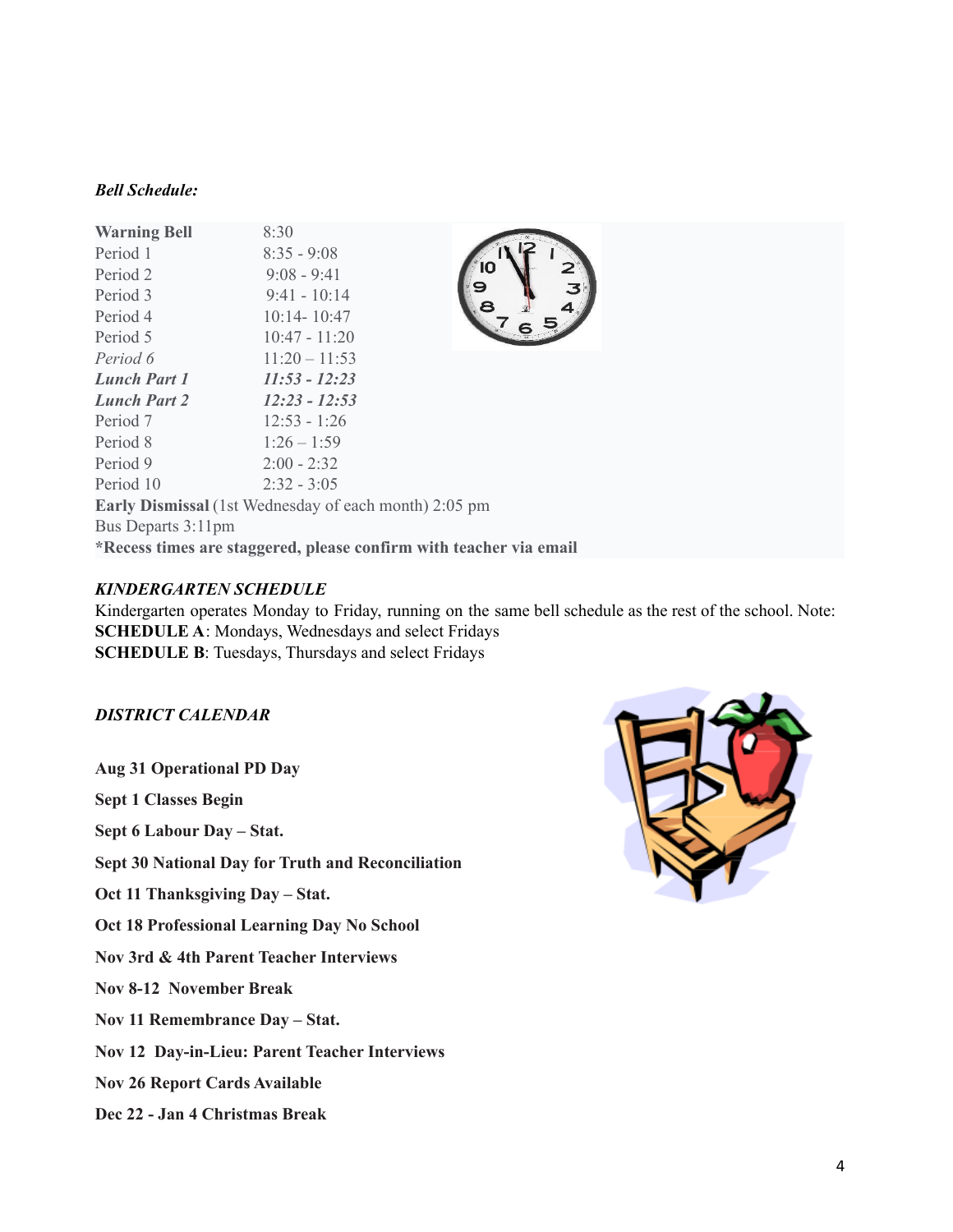**Dec 23 Day-in-Lieu: Boxing Day Dec 24 Christmas Floater Day – Holiday Dec 25 Christmas Day – Stat. Jan 1 New Year's Day – Stat. Jan 5 Classes Resume for Students Jan 31 Professional Learning Day Feb 10th & 11th North Central Teachers' Convention No School Feb 21 Family Day – Stat. No School Mar 4 Professional Learning Day Mar 22nd & 23rd Parent Teacher Interviews Mar 25 Day-in-Lieu: Parent Teacher Interviews Mar 28 - Apr 1 Spring Break Apr 15 Good Friday – Stat. Apr 18 Easter Monday – Holiday May 6 Professional Learning Day No School May 20 School Closure Day May 23 Victoria Day – Stat. June 21 National Indigenous Peoples Day – no exams June 28 Last Instructional Day June 29 Last Operational Day**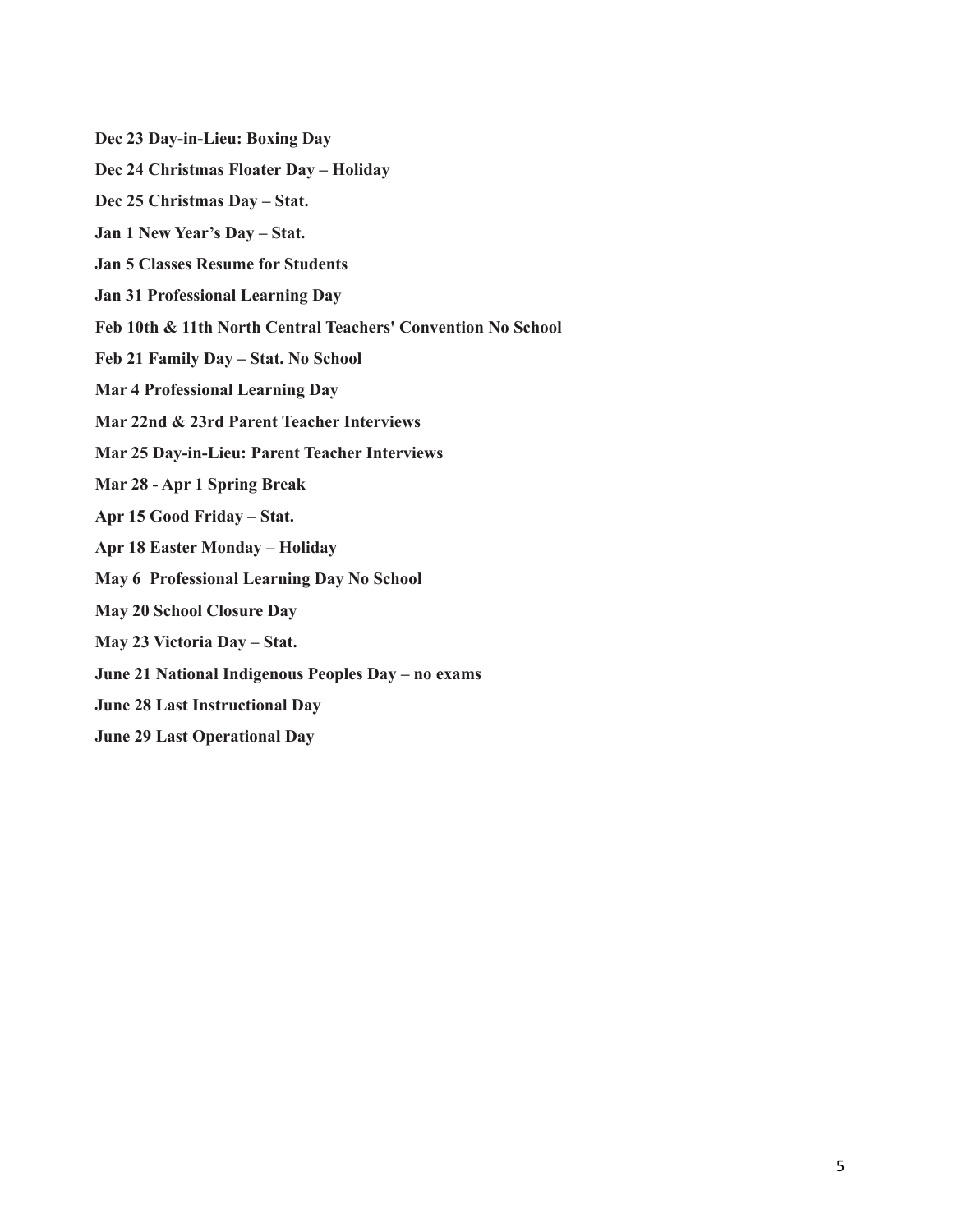## **ATTENDANCE**

Regular attendance by all students is essential for learning to occur. While recognizing that absences due to illness are often unavoidable, parents are encouraged to schedule medical, dental or other such appointments or engagements outside regular instructional hours whenever possible.

The homeroom teacher and the school secretaries monitor daily attendance. Parents are asked to provide information regarding absences as soon as possible to the **OFFICE**. Parents may leave messages on the answering machine 24hours/day (467-5591); email or website contact. Please include the child's name, grade, teacher and length of absence and reason.

Secretaries will be available in the office starting at 8:00 and during the remainder of the day until 4:00 If students leave during the day, they are to present notes to the classroom teachers who forward them to the office. Students who arrive late are asked to check in at the office so both the secretary and the teacher know they have arrived.

If, in an emergency, a student must leave the school without a note from home, an administrator may grant permission.

Family holidays, which extend beyond regular holiday dates, should be undertaken with the understanding that the student is responsible for missed instruction. In such cases, parents should notify the school as soon as possible so arrangements can be made for missed assignments.

#### **ABSENTEE CHECKS**

When no prior notice has been received, the school secretary calls home to verify a child's absence with the parents. This is done after the morning and the afternoon registration for students in all grades from Kindergarten to Grade 6.

## **LATE ARRIVALS**

If a child arrives late to school they must check into the office and then it will be recorded in our attendance records.

## **ACCIDENTS/ILLNESS**

If a child has an accident at school or becomes ill, the parents are contacted to take the child home. If parents are unavailable, the school will phone the emergency contact person.

If neither the parents nor the emergency contact person are available, the child will remain in the make-shift infirmary. If the accident/illness appears to be severe, the principal or designate will make a



decision as to whether medical attention is required, in which case the child will be taken to the nearest health care centre. The school administrator will continue to try to contact the parents and/or the emergency contact. Parents are asked to make sure the emergency contact person listed on the Student Information Sheet is the most current one and available to receive telephone calls. Whenever a child has received a minor injury at school, the parents will be notified even if no action is required.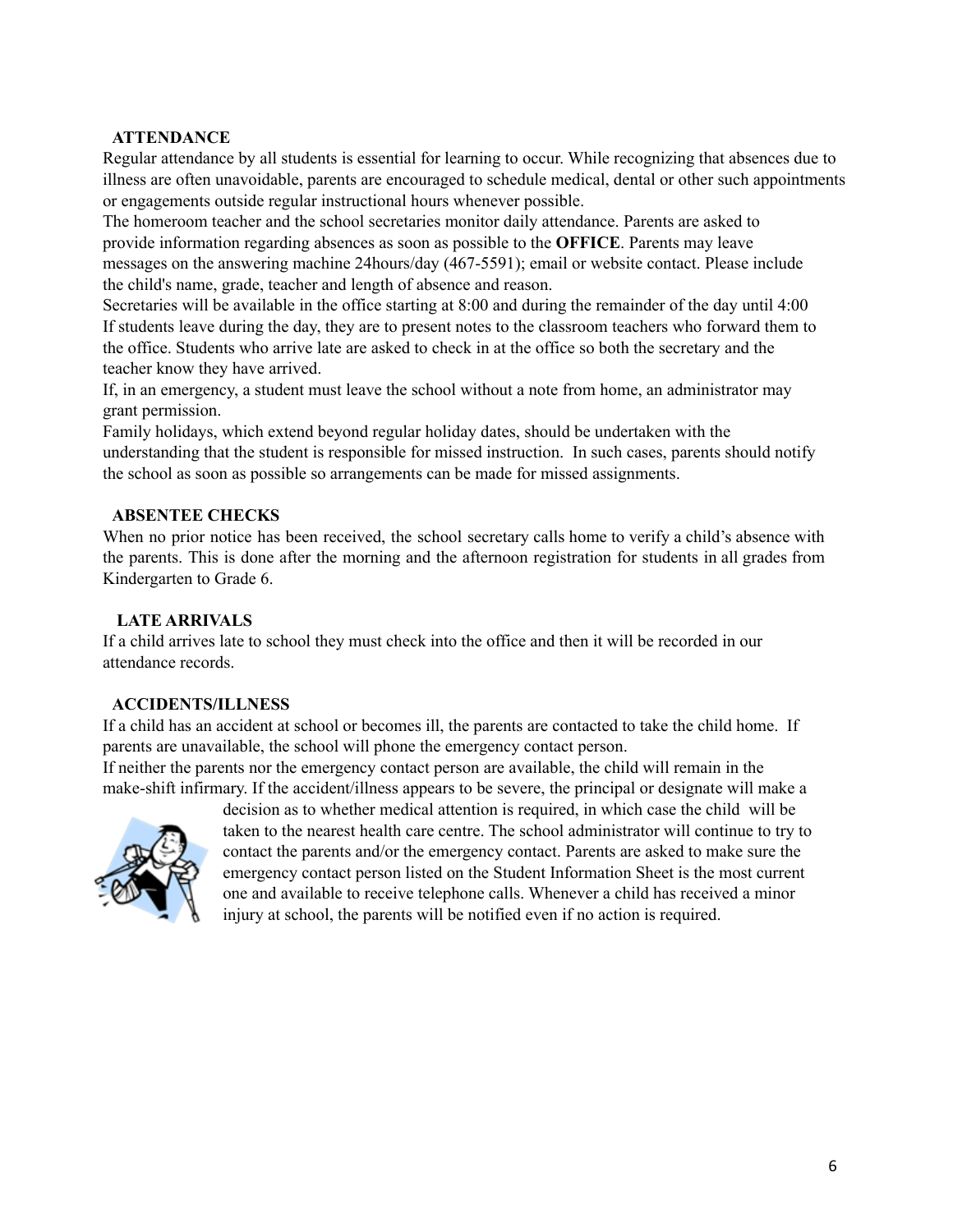#### **ADMINISTERING MEDICATION**

Some students will require prescribed medication during school hours. Parents and staff members will work together to ensure that safe procedures are in place. However, final responsibility for such medical treatment rests with the parents or guardians.

Any medicine to be administered by staff during the school day will be carefully labeled and kept in a locked cabinet. Medications will be administered by the school secretaries or EA's.

Parents/guardians and physicians (as appropriate) will provide written instructions for the care requested. Parents will complete and sign the Medication/Personal Care Request and Authorization Form annually. If any changes occur, parents must notify the principal immediately and complete/update the form.

Written records will be kept of the request as well as a daily administration log. In the daily log, a notation is made in two places for each time medication is administered to a student. Also, the staff member who dispensed the medication will initial the second entry in the log.

For those students who have life-threatening allergies an emergency medical plan must be completed by the parents. Copies of this document are kept in the office, in the staffroom, PowerSchool and in the child's classroom.

Staff is trained annually in emergency procedures such as using an Epi-pen.

**It is imperative that the school be informed of any changes in medications as well as contact information, including home, work and emergency numbers**.

#### **STUDENT ALLERGIES**

In our school, we have children who have life-threatening allergies to peanuts, nuts and nut products. Consequently, we would like our school to be **Nut Aware** to ensure the safety of these children. Parents are asked not to send any nuts or nut products for snacks or lunches. It is very important to check the list of ingredients to ensure that items are safe. The school will do its best to monitor all foods. We realize that we may not be able to create an environment which is 100% safe for children with nut allergies, but we want to ensure that our school is as safe as possible. We will certainly be on the lookout for peanut butter sandwiches, nut granola bars and cookies with nuts as these are items which are particularly dangerous.

Even items that contain the warning, may contain traces of nuts, may be dangerous to a small percentage of children who have allergies that are at the life threatening end of the spectrum. We ask parents not to send these items even if they are a minimum threat.

When food items are brought in by the staff or volunteers for special events, every effort is made to ensure all products are nut-free.

In the event a child does bring a nut product to school, he/she will be asked to put it away and eat it at home. Notes to the parents are normally written in the agenda book. If it is the child's main lunch, he/she will be sent to the office to eat it and the office staff will ensure that hands are washed afterwards. Because we have children who are severely allergic to animals, we are particularly careful about having animals brought into classrooms. This may occur if it is part of a teaching unit and the teacher is confident that no one will be adversely affected.

Our staff and students need to work together to make our school a safe place for everyone. Like a family, we need to help, support and be kind to each other.

Parents who have concerns or questions are asked to meet with the principal.

#### **STUDENT SUPPORT SERVICES SCHOOL COUNSELOR**

The Counselor at Brentwood Elementary can be reached through the main office at 780 467 5591 or via contact tab.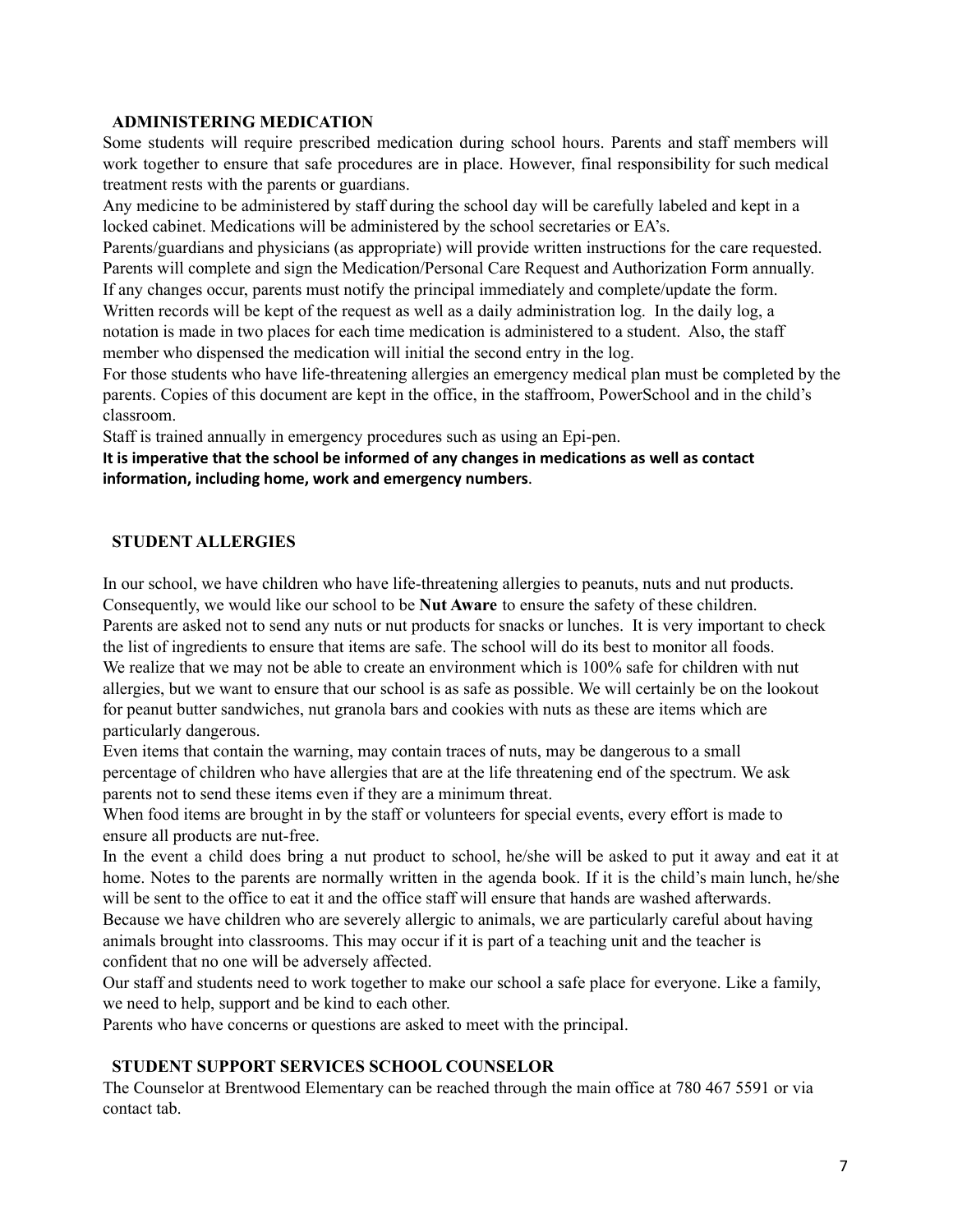## **STUDENT ASSESSMENT--OVERVIEW**

Assessment is the process of collecting information on student achievement and performance. Assessment information provides the basis for sound decision making regarding teaching and learning. This process reveals what a student understands, knows and can do.

Teachers maintain strong communication between home and school using a variety of different strategies to inform parents about student learning. If you have a question about the way that your child is being assessed, please direct yourself to the Guide to Reporting Student Achievement that is located on our school website, or contact your child's teacher directly.

# **REPORT CARDS**

Please check our school website [www.brentwoodelementary.ca](http://www.brentwoodelementary.ca/) for regular updates. Report Card Publish Dates: November 26, March 18 & June 28th @ 4pm.

# **CLASS LISTS**

Class Lists will be created in June and published in late August for the upcoming year. The teachers who teach the students currently, will meet to make up the lists along with both administrators and the school Counsellor. The intent is to create balanced classes taking into account the following considerations:

- The number of boys and girls;
- Input from the School Counsellor
- The number of high, medium and low achieving students;
- The number of students with special education needs;
- Combinations of students that may not be desirable and combinations of students who should stay together.
- The total number of students in each class.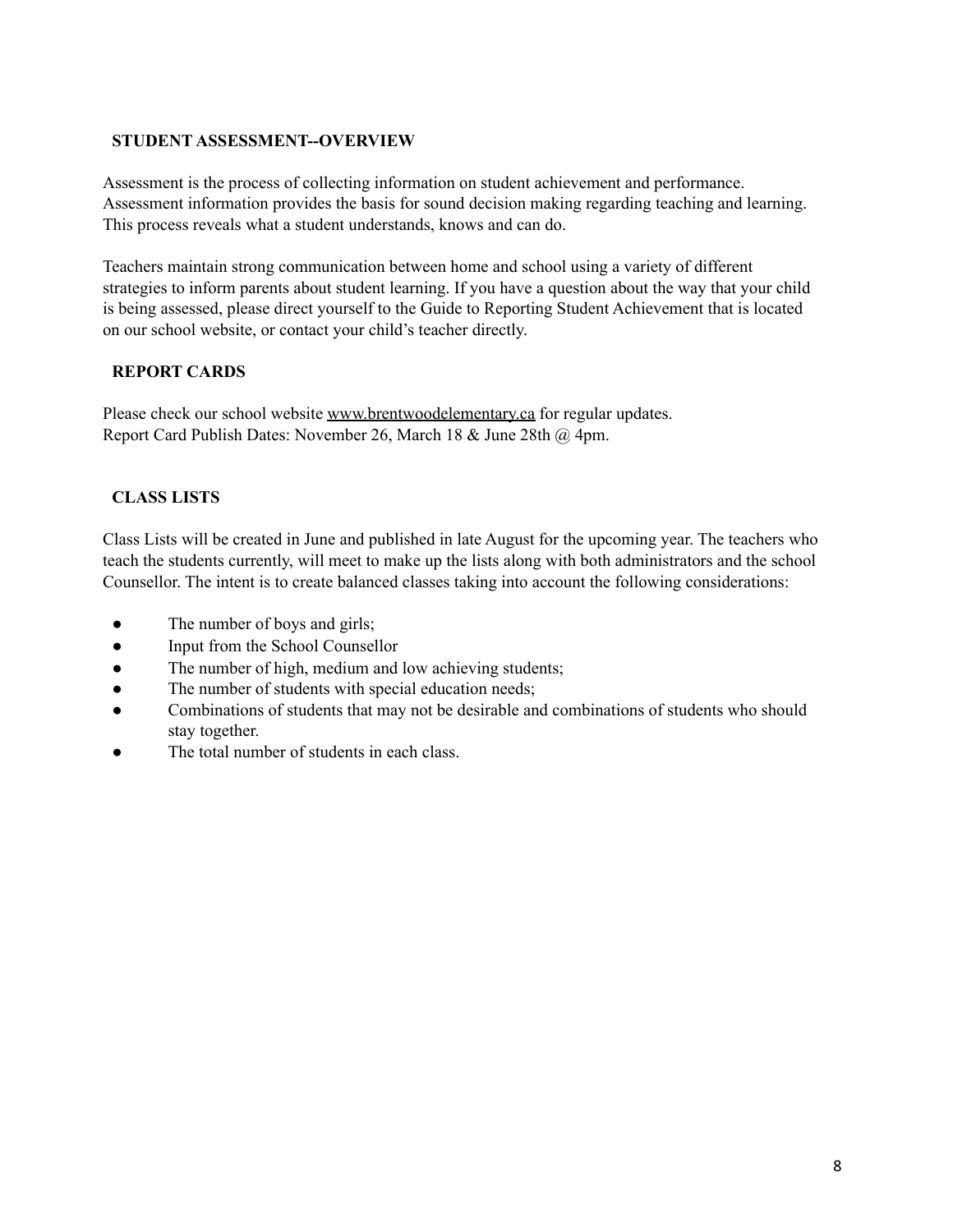# **POSITIVE BEHAVIOR SUPPORTS**

A school-wide approach to positive behaviour supports effectively promotes a safe, orderly and predictable environment for learning and teaching. It creates a positive school culture that students, staff and parents perceive as safe and caring.(Supporting Positive Behavior in Alberta Schools, p. 2, 2008) At Brentwood School we have four behavioral expectations for staff and students which include:

- Be safe:
- $\bullet$  Be kind:
- $\bullet$  Be respectful;
- Be responsible.

Positive and proactive techniques are promoted which may include the following:

- A focus on Character Education that is school-wide via the Leader in Me program
- Staff works to create a safe and caring environment with the classrooms, the school and the schoolyard.
- Positive recognition is provided to students informally with positive staff-student interaction on a daily basis.
- Fine arts, sports and other extracurricular activities help to create a positive environment.
- Rules and consequences within the school are clear, consistent and fair.
- A Collaborative Problem Solving Approach where students and staff work together to come up with a plan to deal with unsolved problems
- DARE program is offered to Grade 6 classes to encourage students to make good choices.
- Appropriate behavior plans are developed to meet individual needs and promote student success.

## **BRENTWOOD DISCIPLINE PLAN**

The Discipline Plan is intended to keep children safe and to provide all students with a good learning environment. Key aspects of the plan include the following:

- Consequences, negative or positive, are designed to change behaviors.
- Consequences for inappropriate behaviors are based on logical consequences.
- The Discipline Plan deals with student behavior during all aspects of the school day including riding the bus, playing at recess or learning in class.
- We encourage students to make good choices; they are responsible for their own behavior and will be held accountable.
- When assigning consequences the following factors are considered:
- *- The age of student;*
- *- The understanding the child has as to whether the behavior was appropriate or not;*
- *- The emotional state of the child and if willful intent was present or not;*
- *- The specifics of the situation which may include special circumstances;*
- *- The frequency of the inappropriate behaviors.*
- A student who has a minor infraction will usually serve a recess detention.
- Other consequences may include restitution, phone calls/notes home, lunch detentions or meetings with the administrators, teachers and parents.
- A very serious consequence for inappropriate behavior is a half-day or full-day in-school suspension.
- An in-school suspension may be assigned depending upon the severity of the behaviour.
- Parents will be kept informed if their child misbehaves at school. A warning letter will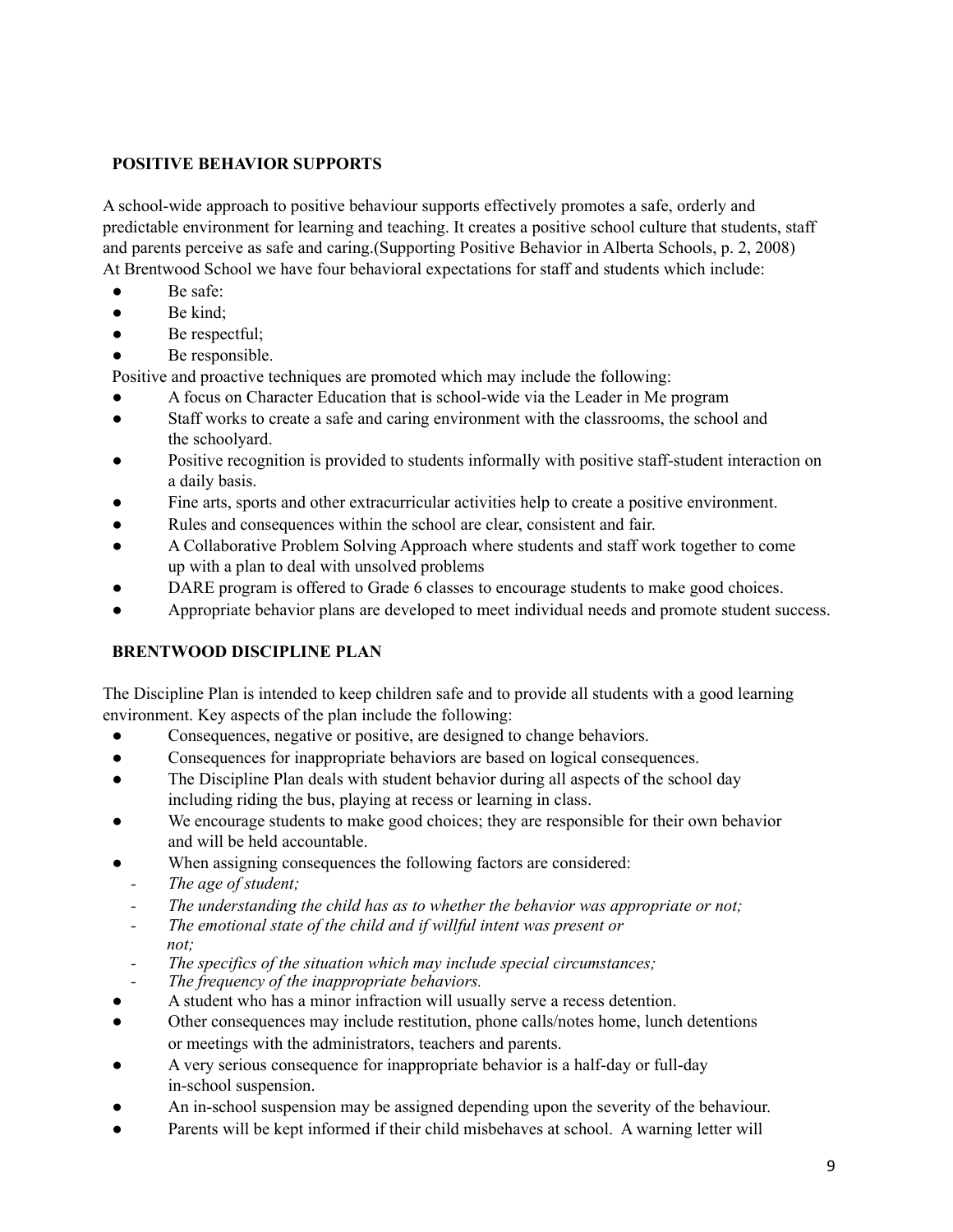be provided to the student and parents prior to receiving an in-school suspension.

- The administration may amend these procedures depending upon individual circumstances.
- All documentation dealing with discipline matters will be maintained in one location.

Brentwood School Behavior Plan reflects *Administrative Procedure 350*. This procedure is available online a[t](http://millshaven.ca/about/behaviour-plans) [https://www.brentwoodelementary.ca/parents/information-for-parent](https://www.brentwoodelementary.ca/parents/information-for-parents)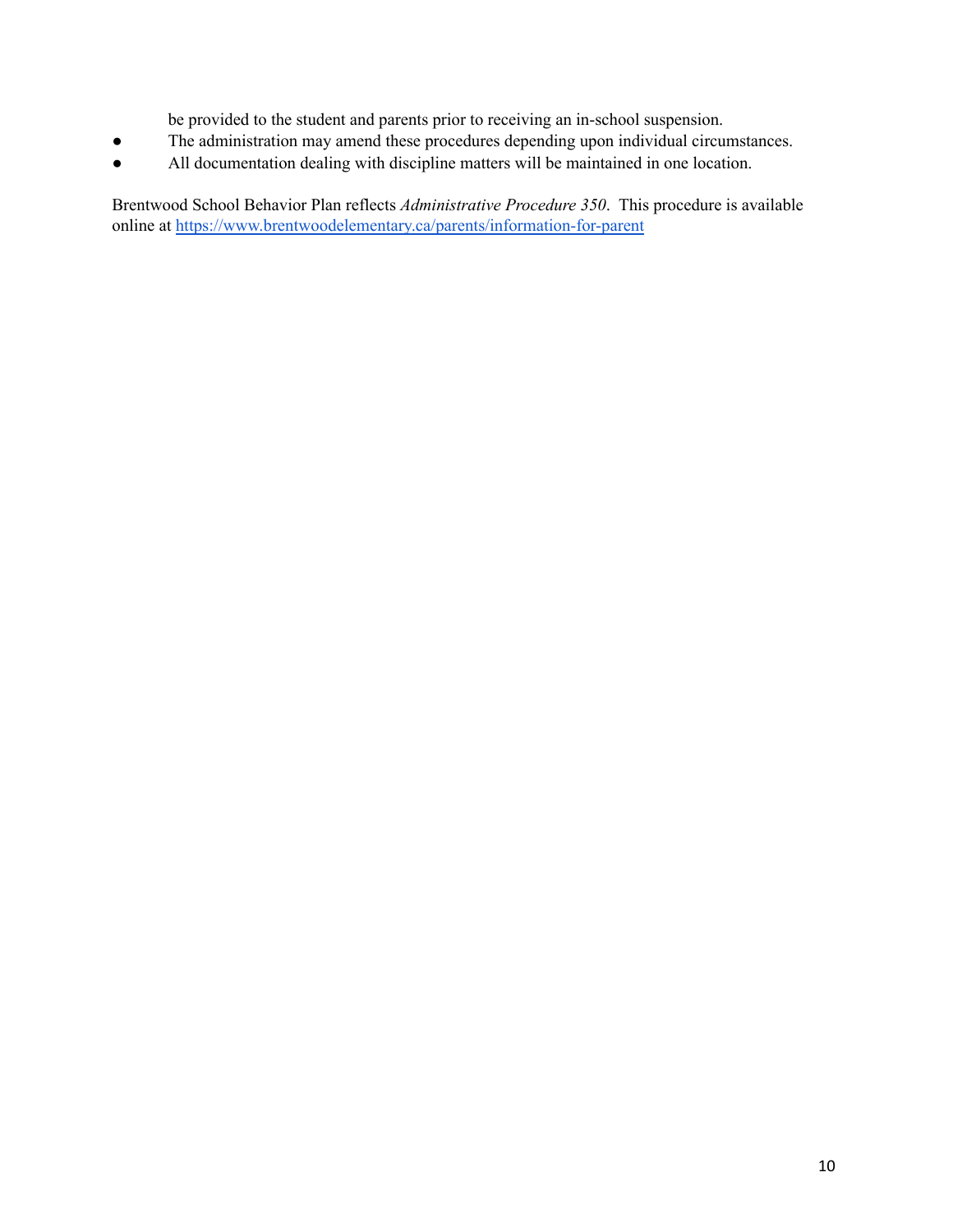# **ANTI-BULLYING POLICY**

Our goal at school is to create a safe and caring environment for all students. This means that staff and students will work diligently to promote a climate where bullying is not acceptable.

While it is not right, children will find themselves in situations where bullying occurs. This may be in school, at home or in the community. Moreover, bullying may occur at any age and may be a problem for adults as well as for children.

At Brentwood, staff members aim to make everyone aware of the dangers of bullying and help to empower students so they can confront those who are perceived as threats.

Our school will promote both proactive strategies to help prevent bullying along with reactive strategies, which will deal with specific acts of bullying in a firm but fair manner. Specific details are listed below.

# **PROACTIVE STRATEGIES**

Each child must find personal strategies that will work as what may work for one person may not work for another. Demonstrate strong body language and look the bully in the eye before speaking or walking away.

- Ignore the bully and walk away.
- Be honest with the bully and let this person know how you are feeling
- Say, No, and ask the bully to leave you alone.
- When a bully tries to get a reaction, shrug off the remarks and let the bully know that you are not concerned or bothered by what is being said.
- Agree with the bully, which may not give this person the attention that is desired.
- Use humour to diffuse the situation.
- There is safety in numbers. Be with friends when there is a chance of encountering a bully.
- Avoid places where a bully may be present.
- Ask for help from an adult, particularly if the strategies tried have been unsuccessful or if there is the danger of physical violence.
- Do not use physical violence or name-calling against the bullies. As you may be accused of being a bully yourself.
- Think of things to say ahead of time. You may want to role play situations that may arise.
- Project confidence;
- Make friends with the bully. This is likely the most difficult strategy.
- Students who observe bullying are encouraged to take action. While they should not stop the actual confrontation, they must seek help from an adult. Moreover, an individual who learns about bullying must encourage the victim to talk to an adult or must report the situation.
- Adults will constantly reinforce with students who are victims that there are options they may use to confront bullies.
- Whenever possible, visiting performing groups or guest speakers will speak to students about the importance of promoting a bully-free environment.
- All students will learn the importance of fairness, respect and responsibility.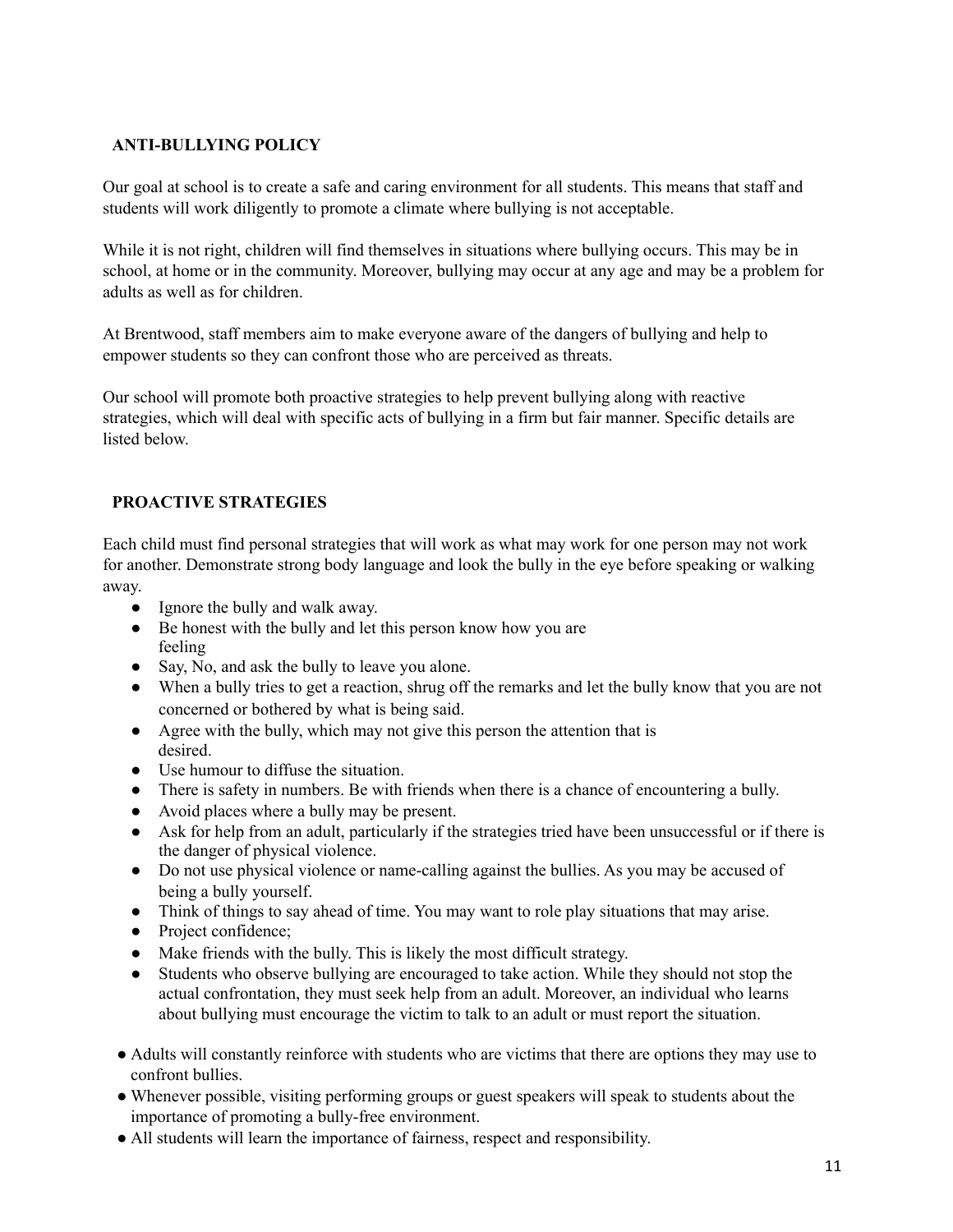## **DEALING WITH BULLIES—REACTIVE STRATEGIES**

- Staff will listen to each child who is a victim of bullying and will let this person know that the issue will be taken seriously. Each child needs to know that he or she has a voice and a right to be treated with respect.
- Staff members will intervene immediately in a situation where bullying may be involved. The bullying behavior will be stopped and the staff member will take action. Such action may involve others including the teacher, the principal or the counselor.
- The school has a Behavior Plan along with a Discipline Cycle, which will be followed to ensure that consequences are applied.
- Parents are informed when their children are involved in cases of bullying with an intent that home and school will work together to solve problems.
- In some cases the school counsellor will be involved in helping victims and bullies deal with issues.

## **LEARNING COMMONS**

The learning commons at Brentwood has an excellent collection of research materials along with recreational reading materials. A library technician helps staff and students to use the learning space. The technician circulates resources and helps library users locate resources. Below are basic rules and procedures:

- In general, each kindergarten child may sign out two books and each student in Grade 1-6 may sign out two books and one magazine.
- If a student has an overdue item, he/she will not be allowed to sign out another book until it is returned.
- A note will go home after the book has been missing for two weeks. After the third week, we assume the book is lost and students and parents will be expected to make restitution.

#### **STUDENT DRESS**

It is expected that all students will attend school dressed in appropriate clothing. This generally means clothing that is not revealing and is respectable. Students must be dressed appropriately for the weather. This means warm clothing during the winter months, rain gear in spring and hats for hot summer days.

#### **LOSTAND FOUND**

Please mark all of your child's materials and clothing clearly so that they may be claimed if lost or misplaced. Three times a year, during Student-Parent-Teacher Interviews and at the end of June, lost and found materials will be set up outside the library in the south hallway.

## *FOOTWEAR IN SCHOOL*

To help keep our school clean and less dusty, we ask that staff, students and visitors not wear dirty outdoor footwear in the classroom or gymnasium. Non- marking, indoor shoes must be worn by all students inside the school at all times.

#### **EXTRA SET OF CLOTHES**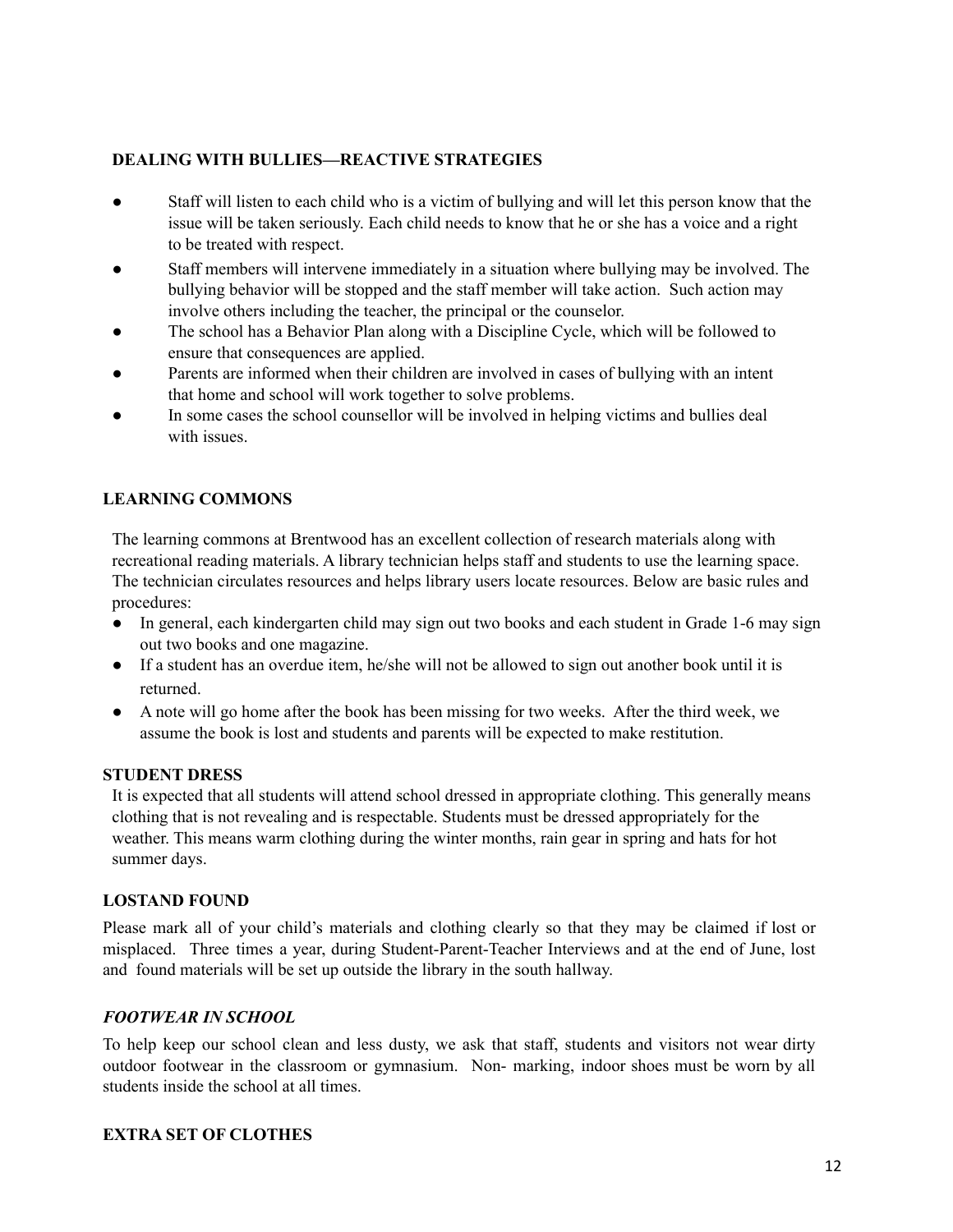Seasonal changes are messy and sometimes accidents happen! All students should have an extra pair of pants and socks in their school bag.

# **HATS**

Students are not allowed to wear hats in the school building. They should be left in lockers. We ask that parents serve as good role models and remove hats as well when inside the school.

Hats are allowed on special event days.

## **CELL PHONE POLICY**

Students in kindergarten to Grade 6: No access to cellphones or personal devices during the school day,



including during breaks and the lunch hour—the only exception, students with a diagnosed medical condition or an identified inclusive educational need. All communications with children should go through the school office. The school is **not** responsible for any broken/lost/stolen devices.

# **SAFETY AT SCHOOL**

Parents are encouraged to discuss and stress the following safety guidelines:

- Follow the rules of the road while riding bikes or scooters. Bikes and scooters must be walked on the tarmac and on the sidewalk by the bus-loading zone. Students must wear bicycle helmets.
- Students must walk their bikes on the sidewalks and tarmac.
- Skateboards, roller blades and roller skates are not allowed on school property.
- Students must stay out of parking lots.
- Walk at all times in school corridors.
- Use playground equipment in a safe manner and obey supervisors.
- Avoid games involving physical contact and rough housing.
- No throwing rocks, snowballs and other dangerous items.
- Students are not allowed to build snow forts.
- No throwing balls and other objects onto the school roof or against the side of the school.
- When students are ice-skating, skating/hockey helmets must be worn. These helmets must be CSA approved. Skiers must also wear helmets.
- Students must stay out of the forest areas.
- Under no circumstances should a child leave the grounds without permission.
- During cold weather students waiting for rides home must wait inside the school.

## **TECHNOLOGY**

At Brentwood, students have access to a large selection of Chromebooks and iPads. Each classroom is equipped with a SMARTboard, which is an interactive whiteboard that provides Internet and computer access for teachers and students. Teachers within grade groups share document cameras and each teacher has his or her classroom webcam. At Brentwood we are keeping abreast of the latest in technology and its impact on education. Students are reminded that they must use computers and technology items with respect and adhere to the Technology Agreement Contract.

#### **USE OF THE INTERNET**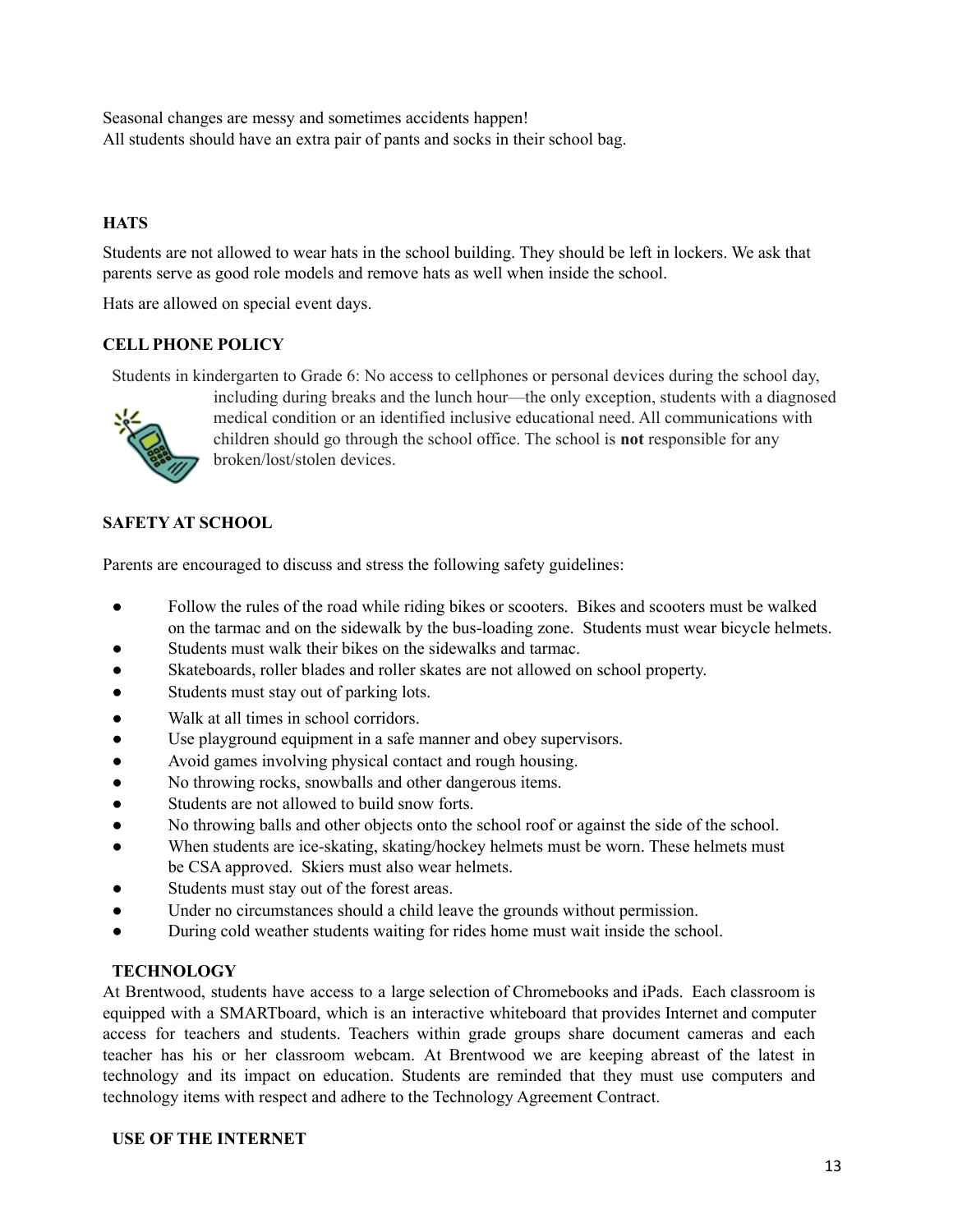All staff and students are required to sign Network Users'Agreement forms annually. The use of the computer workstations is a privilege and students must access sites appropriately.

All parents and students may want to sign a web page permission form. This will allow student photographs or student work to appear on the Brentwood web page as part of the Elk Island site. Care will be taken to ensure as much anonymity as possible by including only the child's first name or grade level for a photograph or piece of student work.

Students are always very carefully monitored by staff members when individuals or classes are using the Internet. The district has installed security measures to ensure that inappropriate sites cannot be accessed from school.

# **BRENTWOOD: PARENT INFORMATION**

**WEB SITE: [www.brentwoodelementary.ca](http://www.brentwoodelementary.ca) Twitter:** @brentwoodeips **Instagram:**brentwoodeips

The Brentwood web page provides parents with up-to-date information about the school. The home page is updated daily.

The following documents may be accessed:

- Student Handbook;
- School Education Plan;
- Weekly Newsletters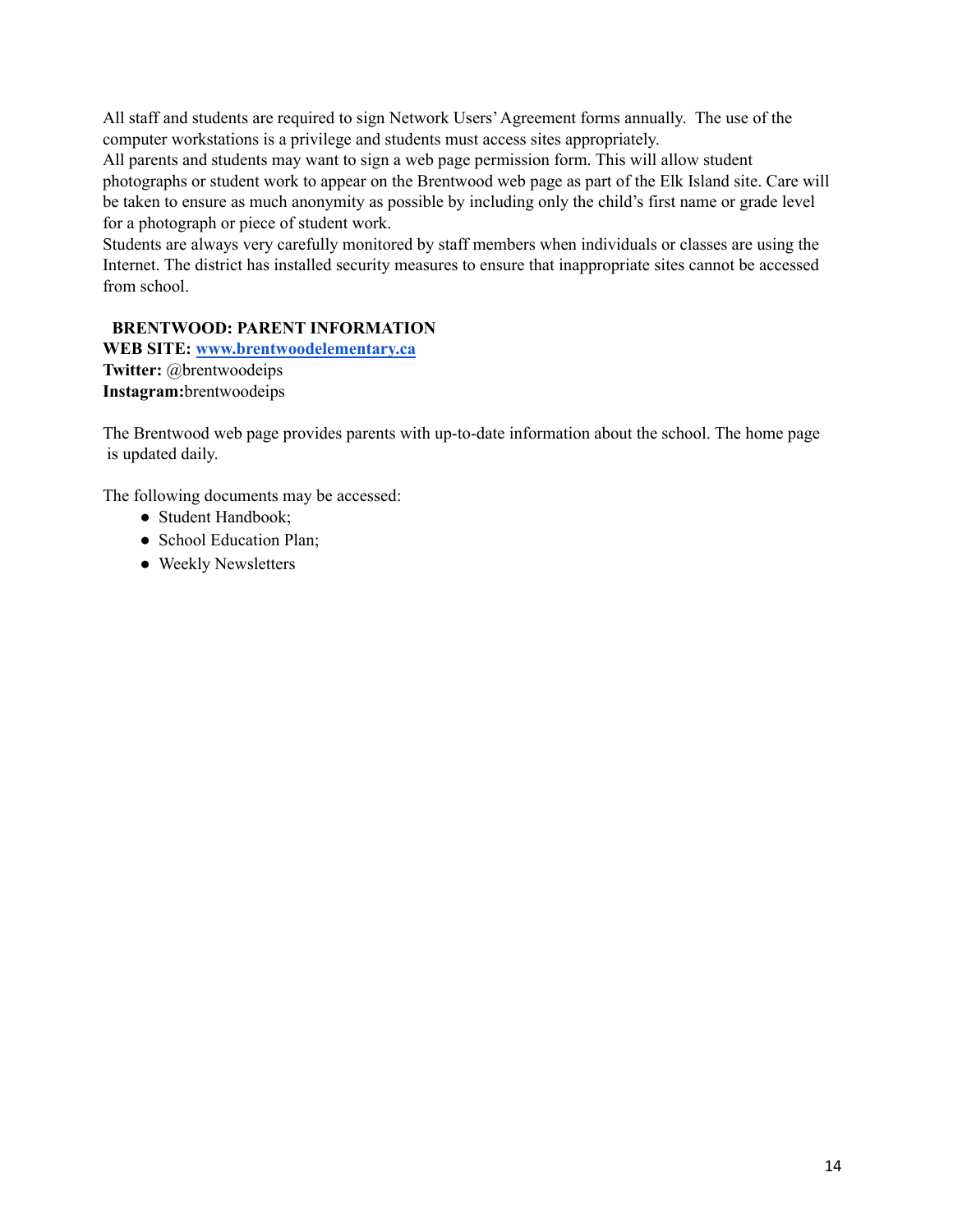#### **Weekly NEWSLETTERS(Brentwood this Week)**

The school newsletter is available online on our web site at the beginning of each week.. In addition, newsletters may come from classroom teachers, School Council or the Logos Society.

## **PARENT VOLUNTEERS**

Volunteers are an integral and much valued part of the Brentwood School community. Volunteers contribute to almost every facet of our school from fundraising to laminating, from reading with children to setting up displays.

Parents who are interested in helping at the school can connect with their child's teacher via email. Confidentiality and criminal records may be required. Volunteers check in at the office.

#### **SCHOOL COUNCIL**

Parent volunteers are needed to serve on the Brentwood Elementary School Council (BESC), a body of educational stakeholders. The Council has a formal structure and is governed by a set of by-laws outlined by Alberta Education.

A parent chairs the group and representatives include the principal, a teacher, a community member and parents. This body serves to provide input, helps to make school decisions and communicate concerns. All sessions are open and all parents may attend meetings.

The Brentwood Elementary School Council has been working very hard to support the school. Some of the activities have been:

- Providing input to policies and activities.
- Input into Board of Education policies.
- Fundraising activities to help purchase materials for the school.

#### **PARKING**

Our staff parking lot is a designated drop off zone for students. Parents are expected to quickly and safely drop students off and pick students up in this area. If parents wish to park and come into the school we ask that they park in a **visitor parking stall** in the parking lot or along Heron Road which was previously our bus drop off lane. All busses including special needs busses will drop off on Falcon Drive directly in front of the school. Please make sure to abide by all traffic laws in our parking lot including handicap stalls and fire lanes.

## **SMOKING**

Elk Island Schools are "smoke-free" zones. Smoking is not permitted in the school building at any time and is not allowed on the school grounds.

#### **EIPS: EMERGENCY PLAN**

EIPS' first priority during an emergency is the safety of our students and staff. The division has developed an Emergency Response Plan and framework to deal with a wide range of potential emergencies. The plan works in collaboration with first responders and other local emergency preparedness plans. The division and individual school plans are reviewed and revised annually and following each emergency.

The division and school emergency plans use well established functional protocols and procedures that address a wide variety of incidents. The particular actions taken during any emergency will greatly depend on the specifics of the incident. Each year the principal shall hold a minimum of six evacuation drills per year and an additional two drills related to a severe natural disaster, hazardous material spill, lock-down, or shelter-in-place. These drills and exercises are actions designed to prepare students and staff to act quickly and minimize a child's fear should a real emergency occur.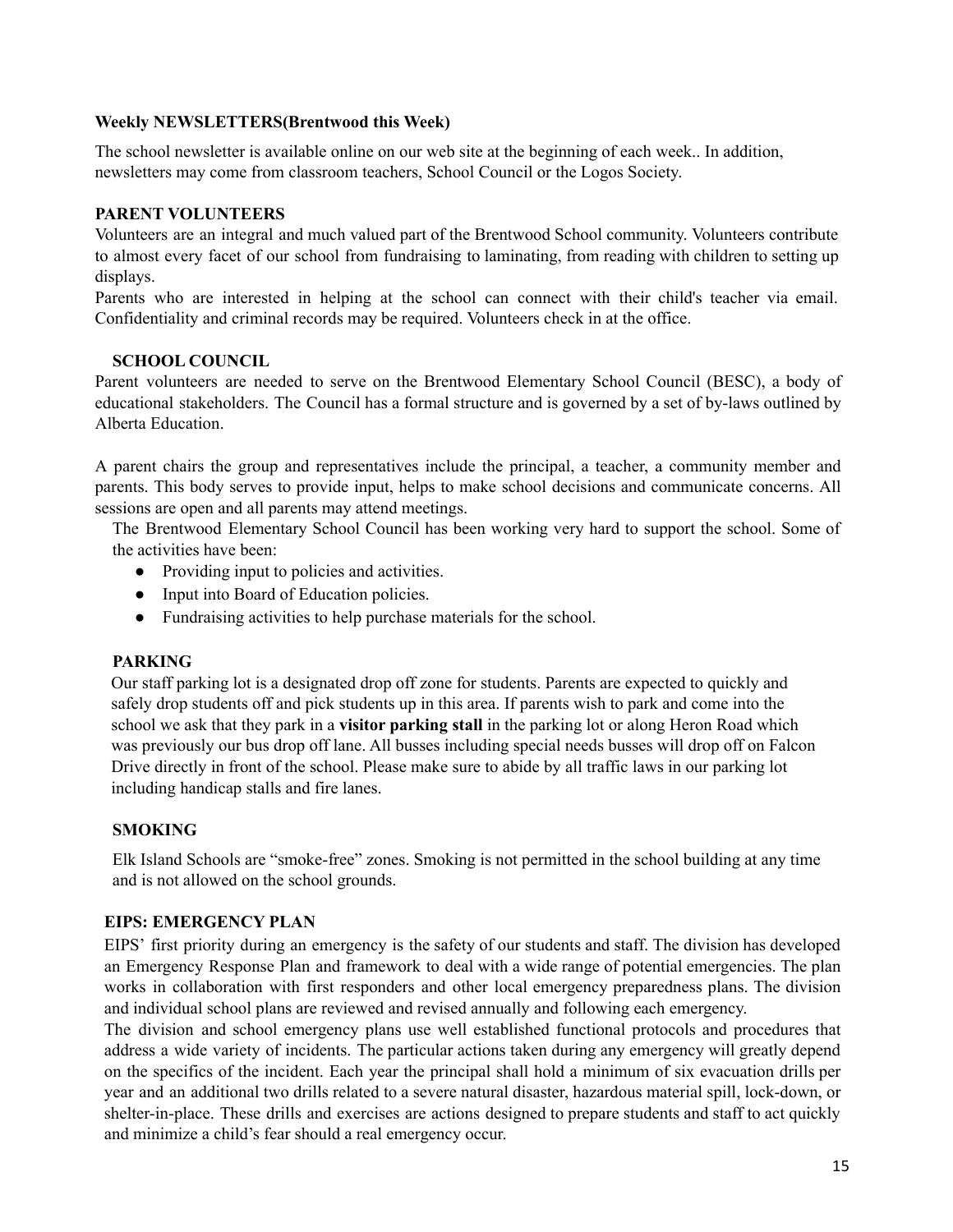#### **Evacuation**

An evacuation requires all students and staff to leave the school and go to an alternate location. In some cases, this may mean going outside and away from the school building until it is safe to re-enter the school. In other cases, students and staff may need to go to an evacuation centre. In those instances, parents are informed of the alternate location via the school contact.

#### **Shelter-in-place**

During a shelter-in-place students and staff retreat to classrooms or another safe area to seek shelter. This includes having any students or staff members who are outdoors come back into the school.

Shelter-in-place is generally used during an environmental emergency, such as severe storms or chemical spills affecting air quality. Each school's emergency response plan identifies the safest location for its occupants and how to seal a room from possible hazardous conditions.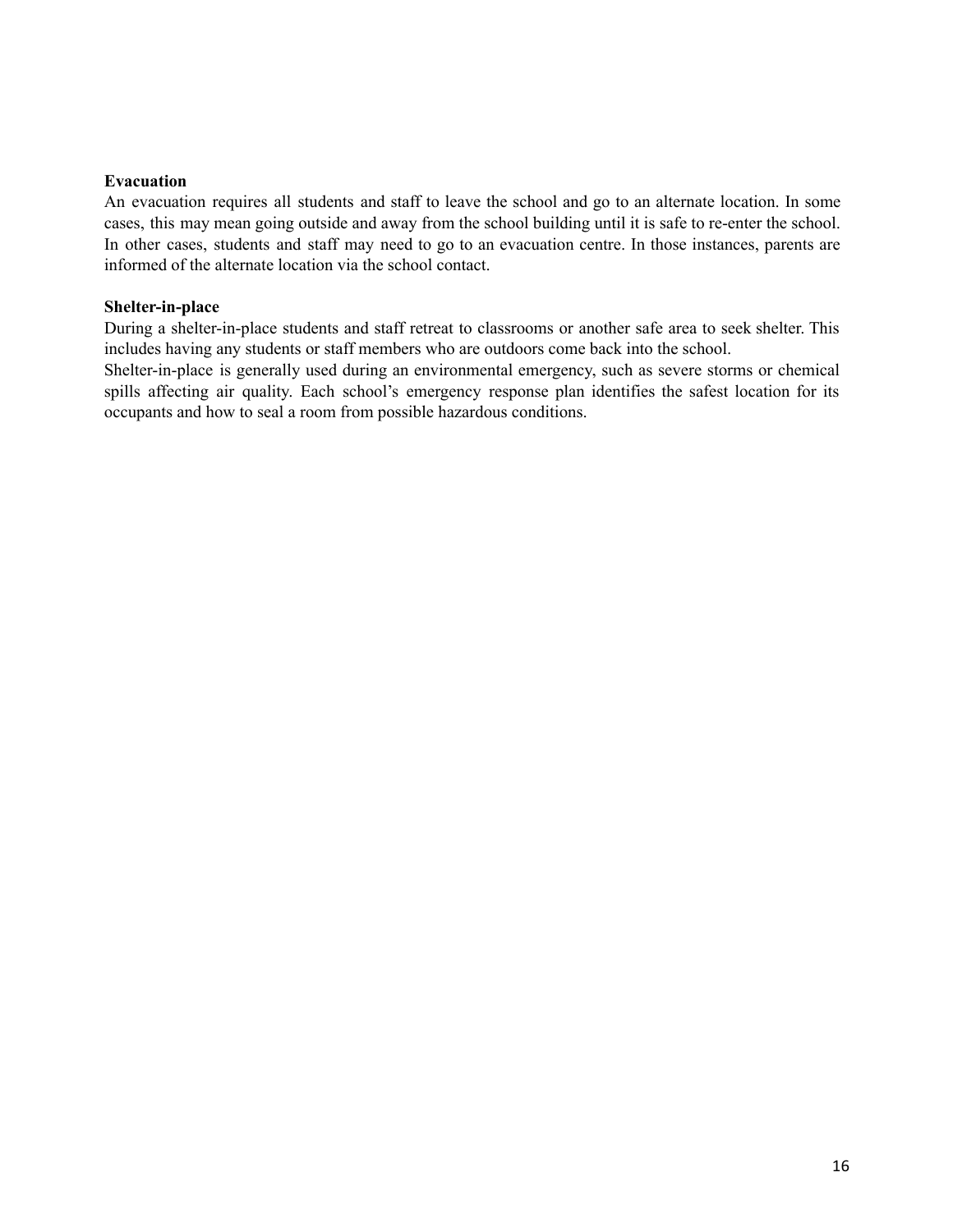## **Lock-down**

Lock-downs are usually used in response to acts or potential threats of harm or violence to students and/or staff, including any such activities in the general vicinity of the school. During a lock-down, all outside doors to the building and rooms within the school are locked. No one is permitted in or out of any area once the area has been locked. Students and staff must respond very quickly to a lock-down command to ensure they get to a safe location before the doors are locked. Parents are not permitted access to the building or to their children until the lock-down is over.

#### **Controlled Release or Dismissal**

Lock-downs are usually used in response to acts or potential threats of harm or violence to students and/or staff, including any such activities in the general vicinity of the school. During a lock-down, all outside doors to the building and rooms within the school are locked. No one is permitted in or out of any area once the area has been locked. Students and staff must respond very quickly to a lock-down command to ensure they get to a safe location before the doors are locked. Parents are not permitted access to the building or to their children until the lock-down is over.

For more information contact your school principal.

## **EXTRA-CURRICULAR ACTIVITIES (TBD)**

During the school year, various extra-curricular activities may be available for students depending upon staff and student interest.

Some activities that have been offered in the past include: \*Running Club \*Floor Hockey \*Indoor Soccer \*Art Club \*Volleyball \*Basketball \*Badminton \*Brentwood TV \*Green Team

## **FIELD TRIPS**

Field trips are planned for each grade that provide students with new experiences outside the school and that compliment a wide range of subject curriculums.

Parent signed permission forms will be required for all field trips. Normally, because a field trip fee has been collected as part of student fees, the cost will be minimal, if at all.

Transportation for field and extracurricular trips is provided by school bus. The only exception is if children can walk to the site.

If parents drive other students to or from a field trip, a special form must be completed by all parents involved. Moreover, when parents transport their own child, a special form must be completed. This documentation is required for liability purposes.

As most field trips are considered part of the curriculum, all students are expected to attend. The only time a student would not be eligible would be if behavior on prior field trips was inappropriate or if the safety of the student is a concern.

# **ELK ISLAND PUBLIC SCHOOLS SUSPENSION OF BUS SERVICE DUE TO INCLEMENT WEATHER**

*EIPS Administrative Procedure 131: Inclement Weather* forms the basis to suspend busing services as necessary when weather and/or road conditions constitute a potential hazard for students. Schools will remain open to students should school bus service be suspended for the day. School bus service shall be suspended when a temperature of -40 degrees Centigrade, including wind chill factor, is reported.

In the event that conditions are extreme, bus service may be suspended when weather or road conditions warrant. In this instance, details about bus service



suspensions will be released to parents by a Synervoice automated phone message, as well as on the EIPS